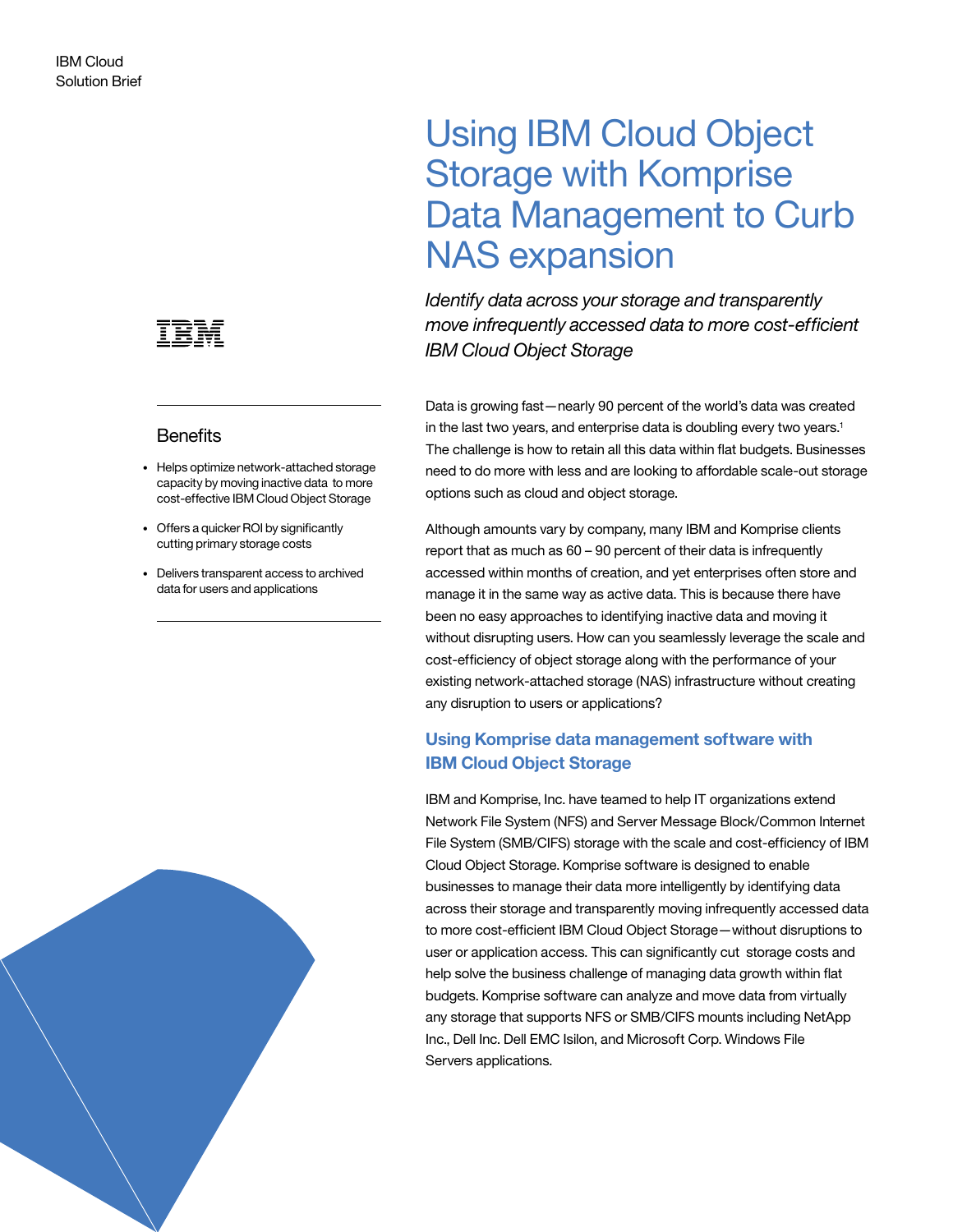# **Typical use cases**

**Active archiving:** Using the Komprise and IBM solution you can manage inactive data differently from active data. By moving inactive data to IBM Cloud Object Storage, you can save as much as 70 percent on your storage costs while freeing up tier-1 storage capacity.<sup>2</sup> Komprise and IBM provide you with an archive designed for always-on access and with full file-based access to data moved to IBM Cloud Object Storage.

**Replication and disaster recovery in the cloud:** If you want to keep a copy of your data in the cloud for redundancy and disaster recovery purposes, the Komprise copy policy can continuously copy data to IBM Cloud Object Storage to provide a replication site, taking advantage of the reduced cost and ease of cloud storage for backup. In a disaster recovery situation, this archived data can be more easily accessed from another site directly using IBM Cloud Object Storage or as files by spinning up a Komprise Observer virtual machine (VM) at that site.

# **Getting up and running in less than 15 minutes**

Deploying Komprise software is designed to be simple download the Komprise Observer and point the Observer VM at existing storage using NFS or SMB/CIFS. Within 15 minutes, Komprise provides analytics on how much data you have across your storage, how it's being used, who is using it and how fast it's growing. Even on petabytes of data, Komprise's data management technology provides nearly instantaneous results using a patent-pending dynamic sampling technique.

### **Data analysis and interactive ROI visualization**

You can set various data management objectives and play with "what if" scenarios to understand their projected impact on footprint and costs (see Figure 1). Komprise software interactively projects:

- How the data footprint at the source will change based on the chosen objectives
- The cost impact
- The projected ROI



*Figure 1*: *Komprise software helps plan capacity and cost savings of moving data to IBM Cloud Object Storage.*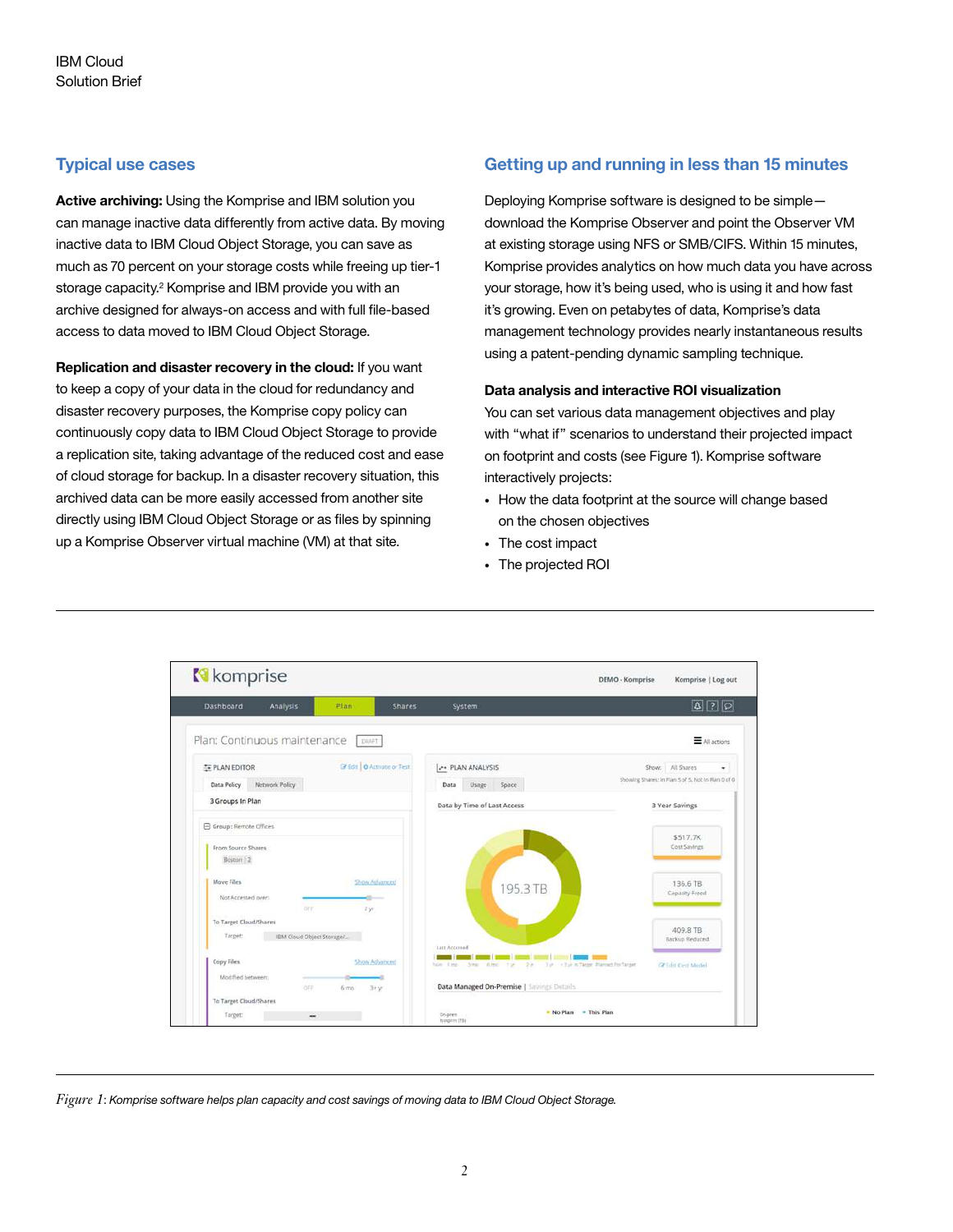### **Move data with no changes to user and application access**

Once satisfied, simply activate the plan and Komprise moves the data transparently to IBM Cloud Object Storage without using any proprietary agents or static links on the storage systems mechanisms that have traditionally caused problems. The way users access files is designed to be transparent and users and applications continue to see and access the data as they did before. The data is accessible both as files and as objects in IBM Cloud Object Storage, so applications can be run against the data natively in the cloud.

# **Making it possible with innovation**

The Komprise and IBM solution is designed for flexibility, scalability and simplicity. IBM Cloud Object Storage gives you increased flexibility with deployment options that can meet your needs for a private, public or hybrid cloud solution. Choose from on-premises, private cloud, public cloud or hybrid cloud options that use a common software infrastructure with flexible license arrangements.

Komprise consists of one or more Komprise Observer VMs running at the client site connected to a Komprise Director that can run either as a cloud service or on-premises.

#### **Scale out on-demand to handle data growth**

IBM Cloud Object Storage scales as needed by directing your NAS data to virtually unlimited capacity. The web-scale storage platform helps performance and capacity scale independently reaching exabyte levels and beyond. The IBM single, global addressable namespace delivers a unified, single point of management and access that can scale beyond the limits of traditional centralized metadata servers (see Figure 2).

The Komprise solution is designed to deploy in minutes and yet scale out to handle massive data growth. The architecture has a distributed, fault-tolerant, scale-out design. As the load on the Komprise Observer grows, additional Observers can be added on-demand and Komprise manages the Observers as a single, fault-tolerant grid—simplifying management while delivering a more robust, efficient, scalable performance.



*Figure 2*: *Komprise and IBM Cloud Object Storage technology helps streamline management of scalable storage.*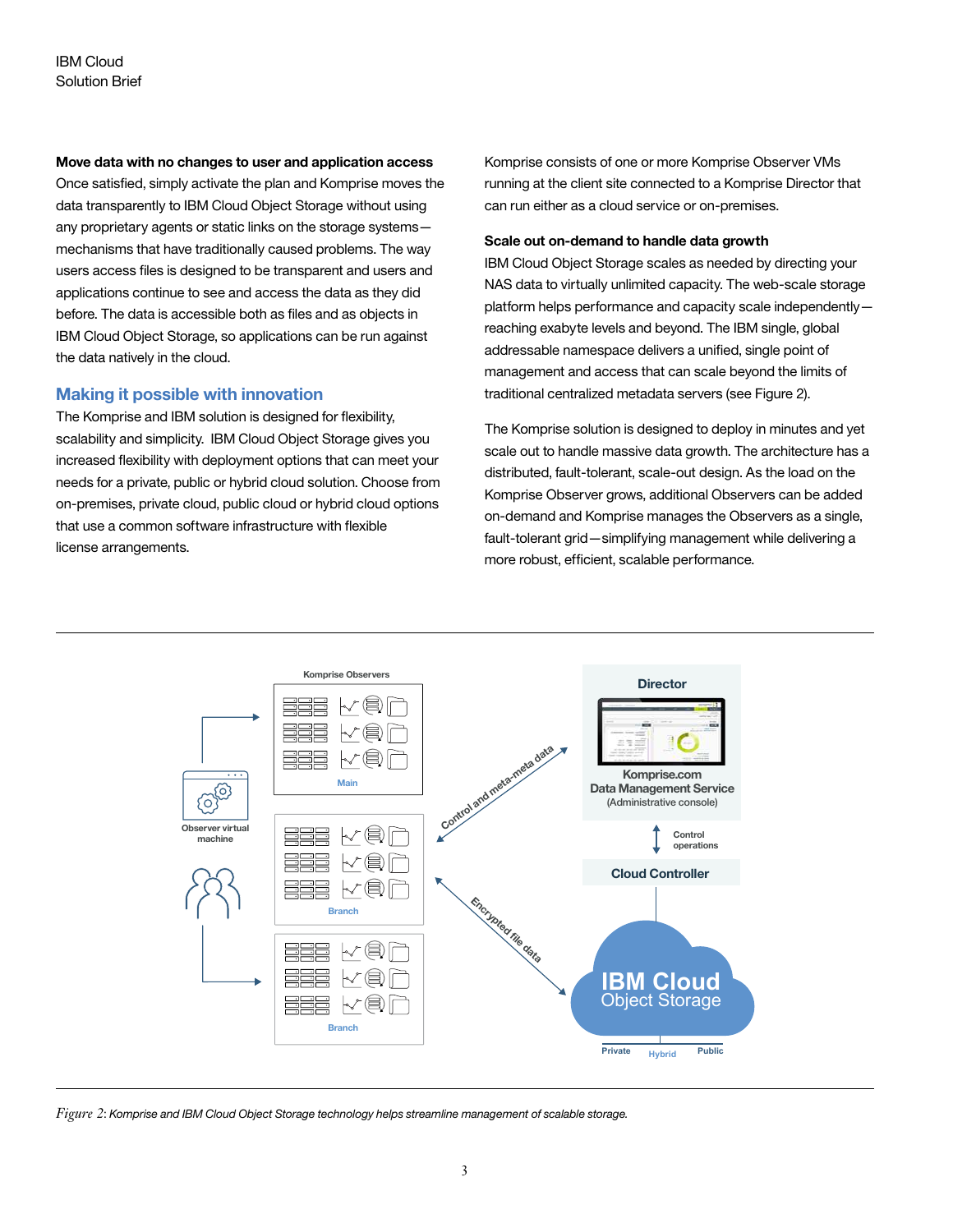# **Facilitating always-on accessibility**

Komprise and IBM Cloud Object Storage are designed for always-on accessibility. IBM uses a shared-nothing architecture that provides industry-leading scalability, and the software supports strong data consistency models that give you access to your data across multiple time zones. The namespace is virtually unlimited with a distributed architecture that avoids scaling problems caused by other centralized architectures. Data is uniquely addressed and erasure-coded for protection. This helps ensure your data is available even when drives, nodes, networks or sites fail.

Moreover users and applications experience virtually no changes to their access as Komprise technology seamlessly presents the moved data as files on the source exactly as before—even though they sit as objects in IBM Cloud Object Storage.

## **Security rich**

Both Komprise and IBM help secure your data with encryption, security-rich data transfer features and full preservation of your access control policies. IBM uses advanced data encryption for objects at rest and uses Transport Layer Security (TLS) encryption for data in motion, user credentials and digital certificates to help protect data and regulate access. IBM uses SecureSlice software where objects are encrypted, protected and divided into several slices, with no copy of the data residing in any single disk, node or location. Individual objects can be read bit-perfect by using a subset of those slices. Thus, even if a disk, node or location is physically breached, it is virtually impossible to decode the data using algorithmic computation.

Komprise software provides you the choice of encryption at source or at rest and data moved by Komprise is protected by using secure sockets layer (SSL) technology. Komprise software preserves the access controls placed on the original files so that Windows New Technology File System (NTFS) permissions are fully preserved on the moved data.

## **Simplified management**

Both Komprise and IBM Cloud Object Storage are designed to be simple to manage and easy to scale. Komprise requires no dedicated infrastructure and runs as a scale-out grid of VMs that are managed as one entity. Komprise adapts to your environment and provides built-in fault-tolerance, adaptivity and scaling so that you can "set it and forget it" even on hundreds of petabytes of data and billions of files.

For companies that choose to manage their own systems, IBM Cloud Object Storage uses a rich set of features that help you more easily manage petabytes or exabytes of data with a small staff. The core technology is designed with a robust management graphical user interface that lets you provision, monitor, troubleshoot and better secure your storage system with reduced intervention.

### **Industry recognition**

Gartner, Inc., awarded IBM Cleversafe dsNet (now IBM Cloud Object Storage) the highest scores in the Analytics, Archiving and Cloud Storage use cases in its March 2016 [Critical](https://www.gartner.com/doc/reprints?ct=160413&id=1-33E2S6I&st=sb)  [Capabilities for Object Storage](https://www.gartner.com/doc/reprints?ct=160413&id=1-33E2S6I&st=sb) report.

- IDC Research, Inc. named IBM Cloud Object Storage as a leader in object storage because of its proven ability to deliver data scalability, reliability and availability in [its IDC](https://www.tectrade.nl/wp-content/uploads/2016/10/WUL12381USEN.pdf)  [MarketScape: Worldwide Object-Based Storage 2016 Vendor](https://www.tectrade.nl/wp-content/uploads/2016/10/WUL12381USEN.pdf)  [Assessment](https://www.tectrade.nl/wp-content/uploads/2016/10/WUL12381USEN.pdf) in December 2016.
- Komprise, Inc. was recognized by Gartner as one of its [Cool Vendors in Storage Technologies, 2017](https://www.komprise.com/komprise-recognized-2017-cool-vendor-storage-technologies-gartner/).

#### **Take the next step with a no-cost assessment**

If you are interested in understanding the ROI of using Komprise with IBM Cloud Object Storage, you can sign up for a free assessment. The assessment can more quickly give you analytics into data usage and growth across your storage. Also you can set objectives on when data should move to IBM Cloud Object Storage and instantly visualize the cost and capacity savings and ROI. Sign up at [https://www.komprise.com/](https://www.komprise.com/try-komprise-data-management-ibm/) [try-komprise-data-management-ibm/](https://www.komprise.com/try-komprise-data-management-ibm/)

# **Sources**

- 1. *10 Key Marketing Trends for 2017, IBM Watson Marketing,*  March 2017, [https://www.ibm.com/common/ssi/cgi-bin/](https://www-01.ibm.com/common/ssi/cgi-bin/ssialias?htmlfid=WRL12345USEN&) [ssialias?htmlfid=WRL12345USEN&](https://www-01.ibm.com/common/ssi/cgi-bin/ssialias?htmlfid=WRL12345USEN&)
- 2. Based on IBM and Komprise internal analysis of client engagements. Individual results will vary.